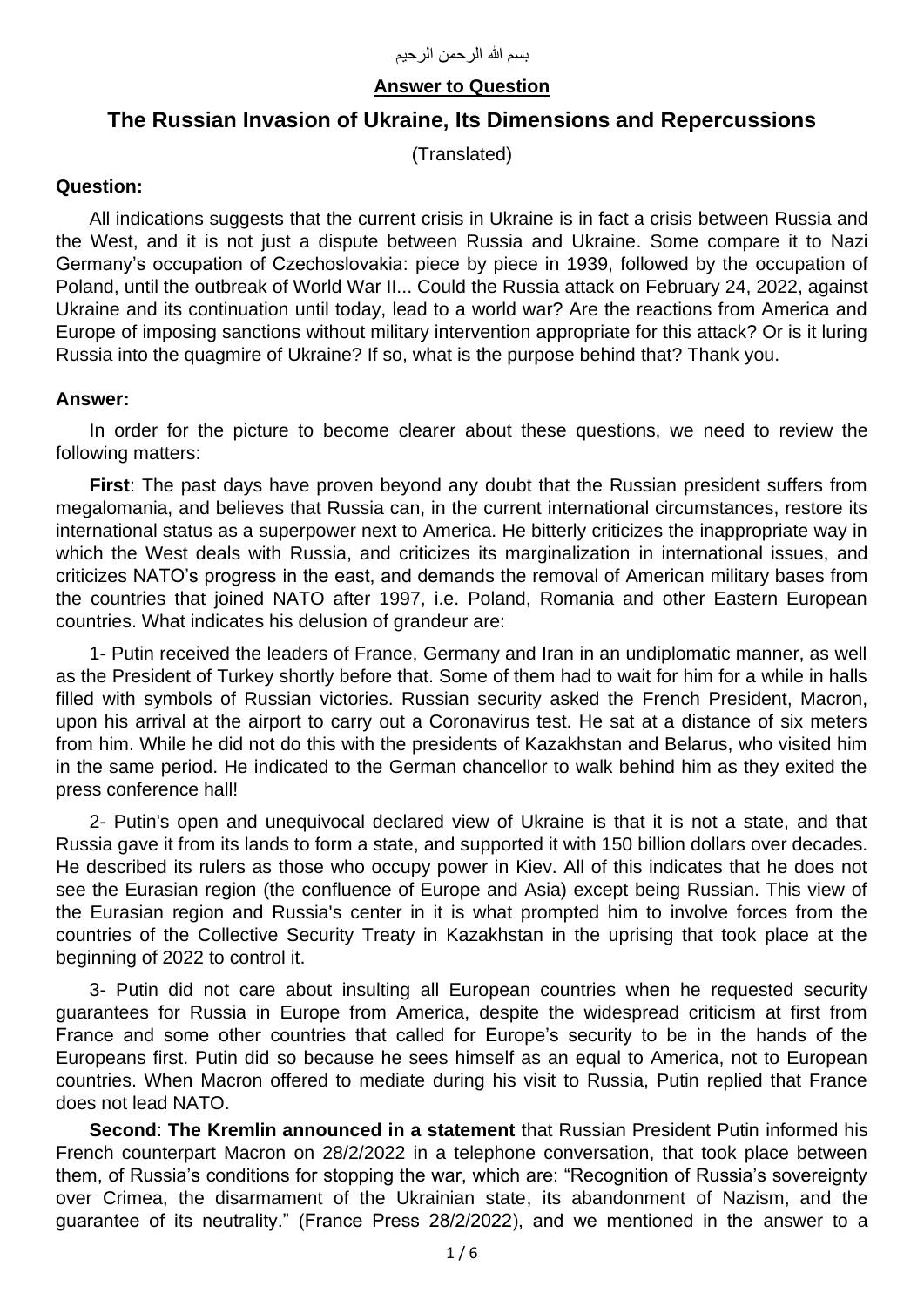question on 22/12/2021 the following: "Thus, the current crisis reveal that Russia's first aim is to stop questioning that Crimea's remains part of it, but rather wants that as a fait accompli with international American and European recognition. The second goal is for eastern Ukraine to become outside the control of Ukraine and be part of Russia, and the third and most effective goal is to prevent Ukraine from joining NATO, and that it needs guarantees for that."

Russian Defense Minister Sergei Shoigu emphasized this, saying: "The armed forces of his country will continue the special military operation in Ukraine until it achieves its goals. Western countries should stop building military facilities in the countries of the former Soviet Union that are not members of NATO. The Western world is using the Ukrainian people in the fight against Russia. The important thing is to protect Russia from the military threat posed by Western countries" (Anadolu 1/3/2022). Hence, this crisis is one of the largest global crises that has recently arisen, and it will constitute a bitter conflict between Russia and the West, and therefore it is unlikely that Russia will stop until it achieves its goals, or else its loss will be terrible... It is unlikely that the West will accept these conditions.

Therefore, the current circumstances exacerbated the severity of this crisis, to the extent that there was a threat of using nuclear weapons. The Russian presidential spokesman, Peskov, announced that "President Vladimir Putin has ordered to put the Russian strategic deterrence forces on a clear and explicit combat alert" (TASS 28/2/2022), which includes defensive rather than offensive nuclear weapons. Strategic deterrence forces are divided into strategic offensive forces and strategic defensive forces. The Russian Ministry of Defense announced that it had "put the Strategic Missile Forces, the Northern and Pacific Fleet and the strategic aviation on alert" (Russian Novosti, 28/2/2022). Russia, in the words of its Foreign Minister, Sergey Lavrov, confirmed its demands by saying: "The realization of legally binding security guarantees by NATO countries is of fundamental importance for Russia" (TASS 1/3/2022). That is why there is no retreat on the part of Russia from its goals in this case, unless the Ukrainians show strong resistance, and continue their resistance as the Afghan Mujahideen did against the Soviet Union in the eighties of the last century.

**Third**: **The American position**: It is clear that America made every effort to lure Russia into the Ukrainian quagmire with deception and provocation:

1- America did not respond to Russia's demands of the security guarantees, instead it worked to implicate it in Ukraine, so it made the government of Ukraine provoke it to launch attacks in its east of the Donbass region. This provocation was increased by America's statements, such as Biden's statement during a press conference on 19/1/2022: "I think that (Putin) will move, he has to do something. Russia will be held accountable if it invades, and it depends on what it does, It's one thing if it's a minor incursion by Russia into Ukraine that may not have a high price unlike a full-scale invasion" (CNN 20/1/2022). Following that, a Ukrainian official told CNN, the American network did not name him, "Biden has given the green light to the Russian President Putin to enter Ukraine. Kiev is astonished by these statements!"

2- When the Russian military operation against Ukraine began, US President Biden announced that "America will not interfere if Russia intervenes in Ukraine, but if it interferes in NATO countries, it will intervene." And he announced that "about 7,000 American soldiers will be sent to Germany." America has previously deployed about 5,000 American soldiers in Germany, Poland and Romania. He also announced a package of sanctions against Russia. Biden said, "Our forces did not go to Europe to fight in Ukraine, but to defend our NATO allies and reassure those allies in the east" (Al-Jazeera 24/2/2022), and he confirmed this in the state of the Union speech, saying: "His country's forces will not engage in any fight against Russia, but it will prevent Russian forces from advancing westward towards other European countries. It will defend every inch of the territory of any NATO member state." (Al-Jazeera 2/3/2022)

He announced the closure of NATO airspace to Russian aircraft, as did European countries and Canada. These statements from the US President tempted Russia and encouraged it to carry out and continue its military operation in Ukraine. This was followed by statements by NATO, and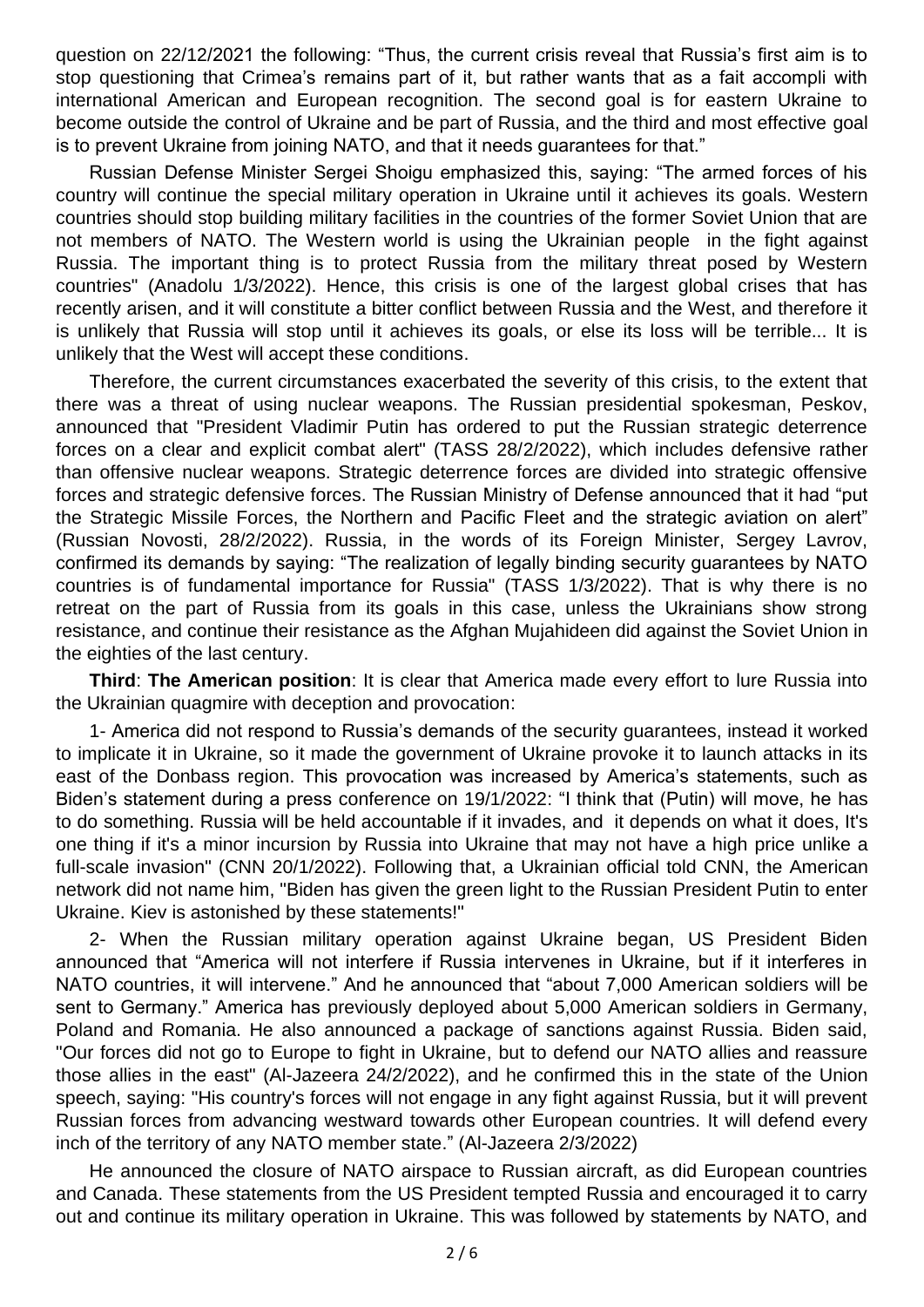NATO Secretary-General Jens Stoltenberg said during a press conference with the Polish President in the capital Warsaw on 1/3/2022: "NATO will not be a party to this conflict. But it will provide all kinds of military support to Ukraine. No soldier will be sent to it. The alliance is defensive and does not seek confrontation with Russia. We try to help Ukraine as much as possible, and the NATO allies have imposed a heavy cost on Russia" (Anadolu 1/3/2022), he expressed the American opinion exactly.

3- America was dealing with Russia provocatively, so Russia was waiting for its Foreign Minister Lavrov to meet with US Secretary of State Blinken in Geneva on 24/2/2022, but Blinken canceled the visit, [US Secretary of State Anthony Blinken announced yesterday that he canceled the scheduled meeting between him and his Russian counterpart Sergey Lavrov after Moscow's recognition of the two separatist regions in eastern Ukraine and sending troops to them. Blinken said during a joint press conference with his Ukrainian counterpart Dmytro Kuleba in Washington, "Now that we see the invasion is beginning and Russia has made clear its wholesale rejection of diplomacy, it does not make sense to go forward with that meeting at this time." (Albayan 23/2/2022)].

This may have failed the meeting before it was held, and thus provoked Russia. Then the American warnings successively and provocatively began about a Russian invasion of Ukraine, while Russia was declaring that it did not intend to invade Ukraine. Everything that was issued by Washington provoked Russia, as if it was pushing it to invade Ukraine. America increased in pushing Russia to invade by declaring several times that it would not fight in Ukraine, because the latter is not a member of NATO. At the same time, America increases shipments of new weapons to Ukraine, which are transported by American planes every day, and with shipments of American Stinger missiles and anti-armor materials!

4- America increased the frequency of its announcements about the imminence of the Russian invasion, and that what it announced was based on intelligence information, thus increasing the international sense of danger. Everyone was watching out for the Russian invasion hour by hour based on what was issued by US President Biden, his Secretary of State, the Minister of Defense and their spokesmen, and even from the American press. America also increased the risks of war in Ukraine when it decided to withdraw its personnel in the Contact Line Observation Mission in the disputed Donbass region between Ukraine and the separatists. And these American employees are part of the European security mission, and Russia felt a great danger of their withdrawal. Zakharova, the spokeswoman for the Russian Foreign Ministry said: ["Some countries" decided to withdraw their citizens, employees of the organization's special monitoring mission in Ukraine, on the grounds of "exacerbating security conditions." Zakharova added that these decisions raise Moscow's grave concern, warning against "deliberately dragging the mission into military hysteria fueled by Washington and its exploitation as a tool for possible provocation." (Sada Al-Balad, 13/2/2022)]. In the sense that Russia may have seen that America wants to inflame the very sensitive conflict in the Donbass. The conflict that has been freezing since 2015.

5- This increase in American provocations to Russia coincided with America's announcement that it had almost secured gas to the European continent as a substitute for natural gas from Russia, which Russia is expected to cut off or that its Ukrainian supply pipelines will be affected by the war, meaning depriving Russia of the European market and finding alternatives to American and Qatari gas and from importers of Asia, especially the Japanese, who hold gas futures contracts. This comes in light of the light winter and the approaching spring, when the need for natural gas is less... Also, there were very dangerous events taking place in the far east of Russian, the Russian army announced that an American nuclear submarine had entered the Russian territorial waters in the Kuril Islands, and that they did not respond to the Russian warnings, and that Russian ships used rougher methods to force it to retreat. The process of pushing them out of Russian territorial waters took 3 hours. And these Kuril Islands are Japanese islands occupied by Russia during World War II and Japan is still claiming them, and because of Russia's failure to respond to these Japanese demands, Tokyo, since 1945, has not signed any cease-fire agreement with Russia, meaning that Japan has been officially and since 1945 in a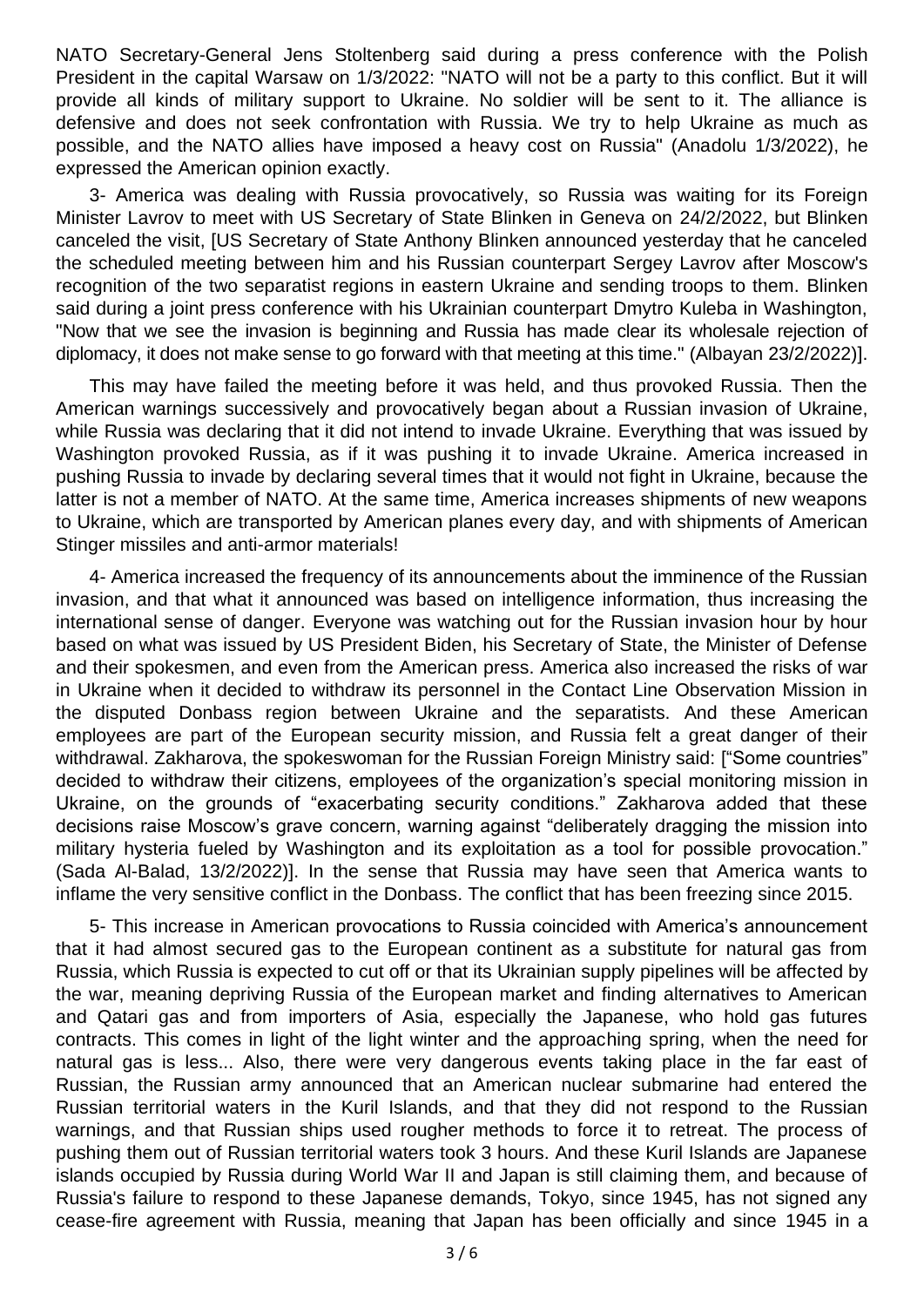state of war with Russia. This meant that Russia's fear from America has increased. So, will America push Japan to occupy the Kuril Islands?

6- Thus, things will continue in the direction of provocation and escalation. It will increase step by step until Russia is immersed in the Ukrainian mud. Until then, the American provocations will continue along with the British provocations, and European provocations, such as Germany stopping the Nord Stream project, on the one hand, and the American temptation to Russia to continue the war in Ukraine. America does not effectively threaten Russia, rather, it merely shows its intention to impose sanctions. Its foreign minister, Blinken, calls the Russian military preparations a prelude to a "successful" invasion of Ukraine! On the other hand, Ukraine's demands to join NATO has increased and so has Ukraine's demands from the West for more armaments, which increases the stacking of risks to Russia and accelerates its accumulation. This continues until it is the only open door for Russia to solve its security risks around Ukraine, by invasion, war and drowning in the quagmire. This is what America wants, which is setting up Ukraine with traps for Russia. It does not seem that Russia is able to stop going in this path today, after it has fallen into the ropes of its stupid plan!

**Fourth**: **The European position**: The European Union High Representative Josep Borrell said on 22/2/2022 that this is a black day for Europe, the day Russia recognized the republics of Donetsk and Luhansk. British Prime Minister Johnson said a few days ago that we have entered into a new strategic competition with Russia that may extend for an entire generation. All of this makes the door open to all possibilities, and nuclear threats are not excluded.

Nevertheless, Europe has tried to calm the situation and reach an agreement with Russia, and its leaders in France and Germany have communicated with it, so French President Macron visited Moscow, and he spoke by phone several times with Putin, most recently after the Russian military operation in Ukraine. The Elysee Palace announced that Macron "repeated in the conversation the international community's demanded to halt the Russian attack on Ukraine, and reaffirmed that an immediate ceasefire would be in effect, halt all strikes and attacks on civilians and their places of residence, preserve all civilian infrastructure and secure roads, especially the road south of Kiev." (France Press 28/2/2022). The German Chancellor Olaf Scholz, also visited Moscow and discussed with Putin and stated from there, saying: "There is no doubt for us Germans, but all Europeans, that stable security cannot be achieved against Russia, but only with it... This is what we agreed with the Russian President, however, opportunities for resolving the current crisis in Europe are still present." (Russia Today, 15/2/2022).

Despite this, Europe was already implicated in the Ukraine crisis, as America wanted. It was forced to declare its full support for Ukraine, its supported it with military equipment and advanced weapons, and the imposition of sanctions on Russia in various fields, amounting to launching an all-out war without sending soldiers. German Chancellor Olaf Scholz said on his Twitter account on 26/2/2022: "The Russian aggression against Ukraine constitutes a turning point, it threatens the situation that was established after the Second World War... In this situation on our part we have to help Ukraine as much as we can in defense against the invading Putin's absurdity." Germany decided to send 1,000 rocket launchers and 500 Stinger surface-to-air missiles. Scholz said to the German parliament "with the invasion of Ukraine we are in a new era...Germany will invest from now on and year after year more than 2% of its GDP in our defense sector, we will invest 100 billion euros in military equipment this year. The goal is to have a strong, modern and advanced army that is able to protect us reliably" (France Press 27/2/2022). After the Russian military operation, he announced the suspension of work on the Nord Stream 2 gas pipeline that extends from Russia to Germany via the Baltic Sea. The European Union's Foreign Relations and Security Officer Josep Borrell said on 27/2/ 2022 that "the Union decided to provide military aid to Ukraine, including weapons worth 450 million euros and protective equipment worth 50 million euros. Which will be financed from the Fund for Peace in Europe, and from the Intergovernmental Fund." (Anadolu 28/2/2022). At an emergency meeting of the European Union in Brussels, European Council President Charles Michel said, "The sanctions will have an impact on us as well, but this is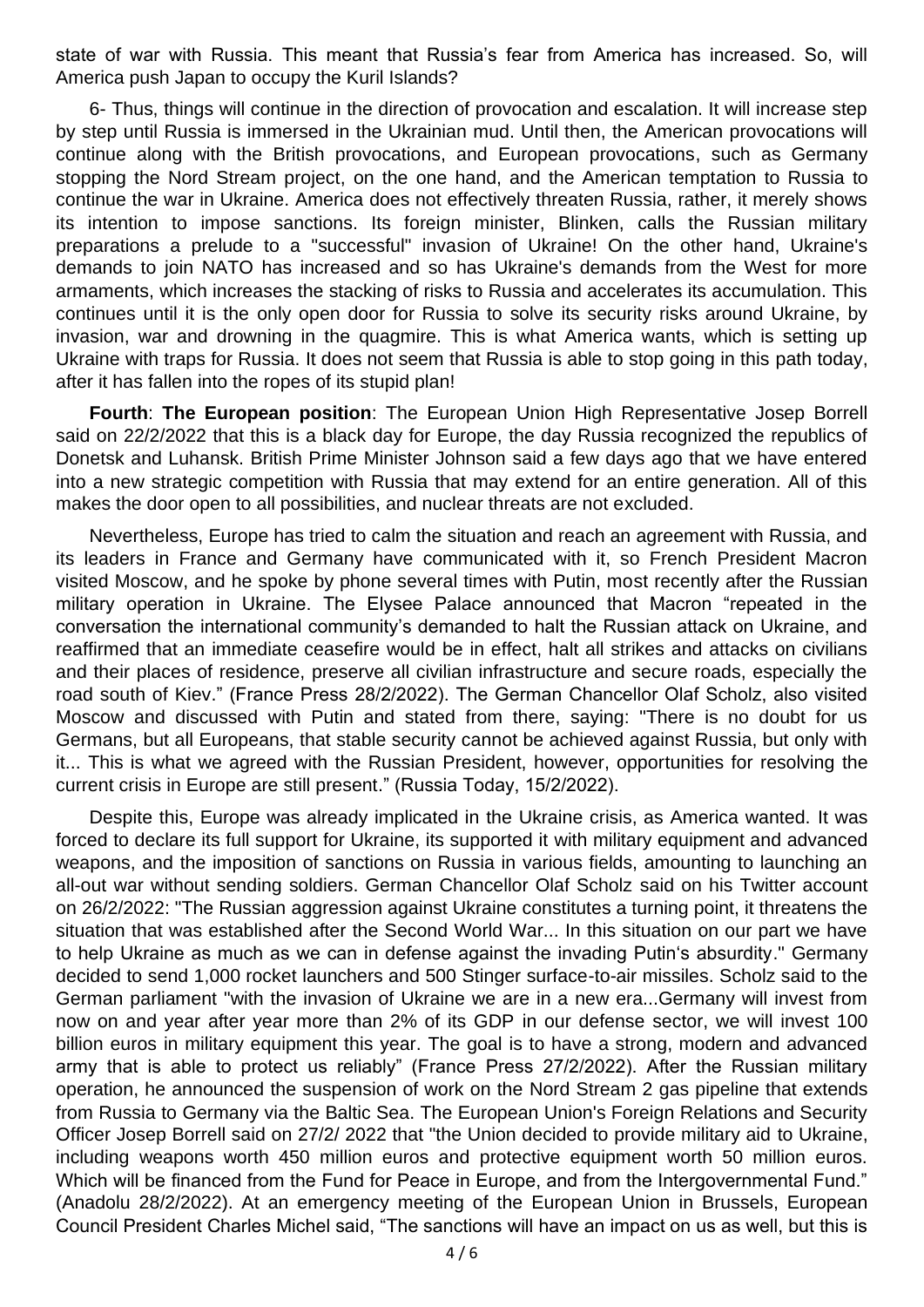a price owed to the defense of our freedom." European Union Foreign Minister Josep Borrell said: "We see before us a new geopolitical birth for Europe. The catastrophe that Europe is facing today forces it more than ever to unite and cooperate." European Commission President Ursula von der Leyen said, "Europe's fate is at stake during the war in Ukraine." (Al-Jazeera 1/3/2022)

Hence, we see that Europe has become involved in this war that overturned the state of peace it has lived since the end of World War II, and made it under the Russian threat, except for its great economic losses due to its loss of energy resources such as gas and oil. The European Union gets about 40% of the gas and 27% of the oil from Russia. America wants Europe to turn to it, to rely on its gas at high costs and with lower quality. The Nord Stream 2 pipeline would have provided it with a third of the external demand, at a cost that was about 25% lower. Putin said at the press conference with German Chancellor Scholz in their last meeting, and in an expression of his favours on the Germans, saying: "The German consumer, whether it is an industrial or domestic consumer, receives gas from Russia five times less (than the current price), so let the German citizen checks his wallet and says he ready to buy gas at a price 3-5 times higher. This is why he should thank the former German Chancellor Schroder who supported the Nord Stream 1 project through which Germany receives about 55 billion cubic meters of gas and this gas is provided on future contracts. (Russia Today, 15/2/2022). Putin stated that Germany holds 60% of the Russian market. And Putin did this only to tempt Europe to cooperate with Russia and not stand against it on the American side, and to reassure it that Russia is not thirsty for its resources. By this Russia wants to keep itself safe from Europe's side.

**Fifth: The Chinese Stance**: China has come close to Russia on this issue. China has supported Russia by declaring that the Western countries should take Russia's security demands seriously. To mobilize international support for Russia's policy on Ukraine, Russian President Putin visited Beijing (the Winter Games) and met with Chinese President 2/2/2022, and China announced in a joint statement signed by its president with Russian President Putin that it opposes Ukraine's accession to NATO. The two countries (Russia and China) declared their unified positions in the face of American hegemony and called for international multipolarity and said that a new era in international relations had been launched. They signed major contracts for China to invest in Russia's gas and oil, and to increase trade exchange between them, raising it to \$200 billion a year. However, it appears that China is awaiting to see how will the state of affairs of Russia be in Ukraine, and whether it will take a similar step to annexing Taiwan. Voices began to rise in China: "It's the best chance to take back Taiwan now,"

This is on the Chinese version of Twitter. China has rejected sanctions against Russia so that it would not face similar treatment if it moved to seize Taiwan by force, and it refrained from vetoing a draft resolution condemning Russian aggression. It chose not to vote to avoid a Western campaign against it. It appeared to be not supporting Russia when it did not veto the draft resolution condemning Russia.

Note that it, i.e., China, did not criticize Russia for its invasion of Ukraine and blamed America, but it appreciates the principles of stability and territorial integrity. In a conversation with his Ukrainian counterpart, Chinese Foreign Minister Wang Yi said, "Concerning the current crisis, the Chinese side calls on Ukraine and Russia to find a way to solve it through negotiations and supports all constructive international efforts for a political settlement." (TASS 1/3/2022) The Chinese Foreign Minister had announced his country's opposition to the sanctions, saying: "China not only does not support sanctions as a means to solve problems, but rather strongly opposes the unilateral sanctions that are inconsistent with international law." (TASS 27/2/2022).

## **Sixth: The Conclusion:**

1- America has "succeeded" of implicating Russia in a complete or almost complete invasion of Ukraine... This will make Russia face local tensions and political, economic turbulence, and may be military as well, for years, whether it is satisfied with occupying eastern Ukraine or bypassing it for larger areas in Ukraine, all or some ...and it is not excluded that it will affect Putin's continuation